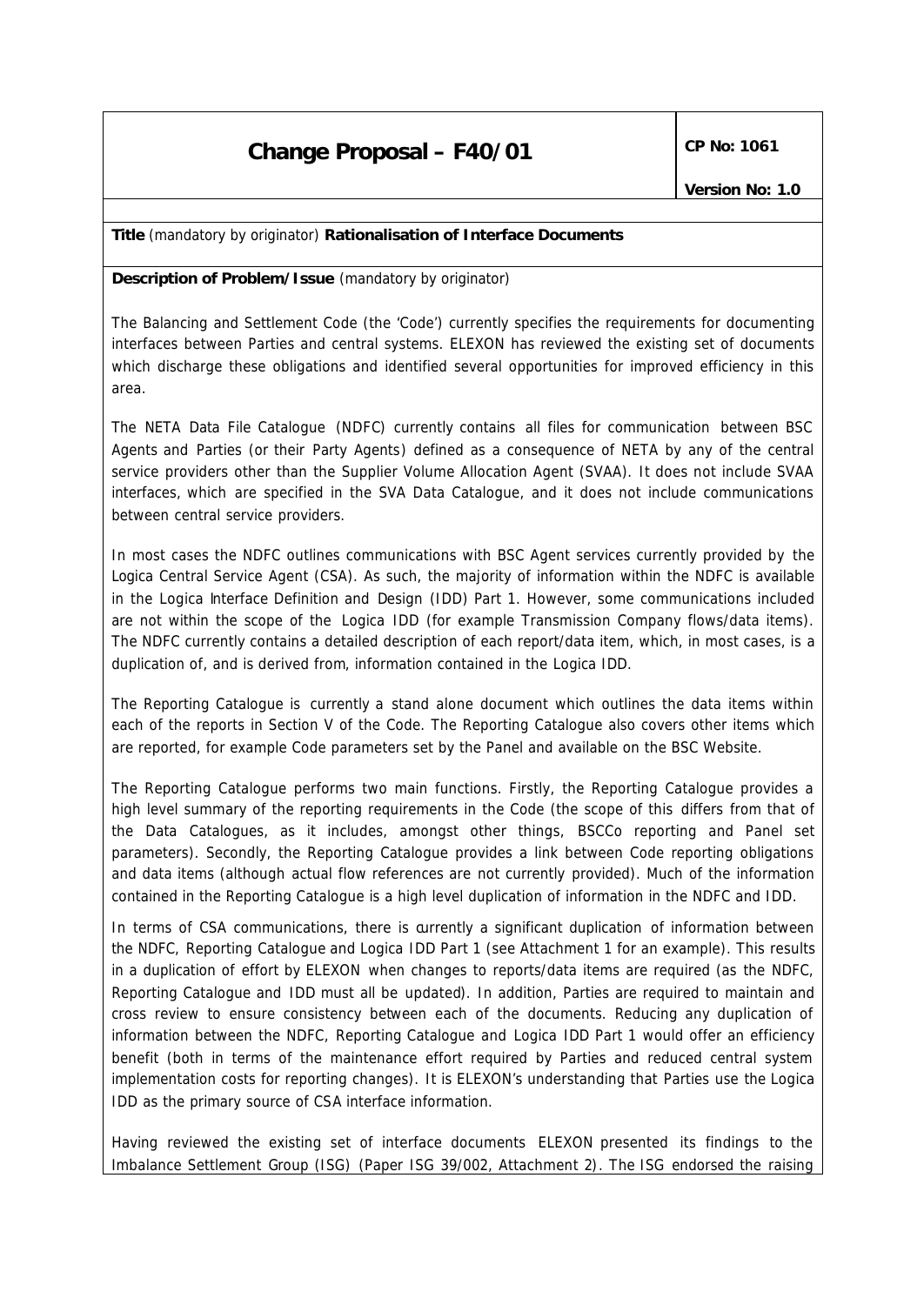of a Change Proposal to consider further changes in this area. ELEXON's view that Parties currently utilise the IDD as the primary source of CSA interface information was supported by the ISG (noting that industry consultation during the Change Proposal process should identify any issues in this area).

### **Proposed Solution(s)** *(mandatory by originator)*

The proposed solution is summarised here, for further detail please refer to Attachment 1.

The Code requirements for documenting interfaces between Parties and central systems would be unchanged.

The NDFC would continue to contain all files for communication between BSC Agents and Parties (or their Party Agents) defined as a consequence of NETA by any of the central service providers other than the SVAA. SVAA interfaces (which are specified in the SVA Data Catalogue) and communications between central service providers would remain outside the scope of the NDFC. Information within the NDFC that is available in the Logica IDD Part 1 would be removed and replaced with an incorporative cross reference. For those communications which are not within the scope of the Logica IDD Part 1 no changes would be made (i.e. detailed flow information would remain).

The Reporting Catalogue would be retained as a stand alone document. However information within the Reporting Catalogue available in the Logica IDD Part 1 would be removed and replaced with an incorporative cross reference. For those reports not within the scope of the Logica IDD Part 1 no changes would be made (i.e. the lists of data items would remain). The addition of flow references would provide a complete link between Code reporting obligations and defined flows and data items.

As a consequence of the inclusion of incorporative cross references in the NDFC and the Reporting Catalogue, relevant sections of the IDD would effectively become part of the NDFC/Reporting Catalogue (NB: only the particular sections of the IDD that are directly referred to would gain this status i.e. the detailed flow information). As a result of being included in a Code Subsidiary Document, the relevant sections of the IDD would be required to comply with Section 3.1 of the Code (which sets out change management procedures for Code Subsidiary documents). The impact of this is minimal as the IDD is currently a configurable item and subject to the same change management procedure as a Code Subsidiary Document.

#### **Justification for Change** *(mandatory by originator)*

It is considered that rationalisation of the current interface documentation would offer efficiency benefits both in terms of central implementation costs and individual Party's change management processes.

It has been estimated that, since NETA Go-live, ELEXON has spent 60 man days effort (equivalent to £24,000) updating the NDFC and the Reporting Catalogue in order to keep these documents aligned with the IDD. This includes 8 system releases requiring changes to the NDFC and 9 requiring changes to the Reporting Catalogue.

The cost of progressing and implementing the identified solution has been estimated as 30 man days effort (equivalent to £12,000) on behalf of ELEXON. It has been estimated that, in terms of central system costs, the proposed solution would pay for itself after two large releases of the BSC Systems (in which both the NDFC and Reporting Catalogue are impacted).

Please note this analysis has not taken account of any potential savings to Parties associated with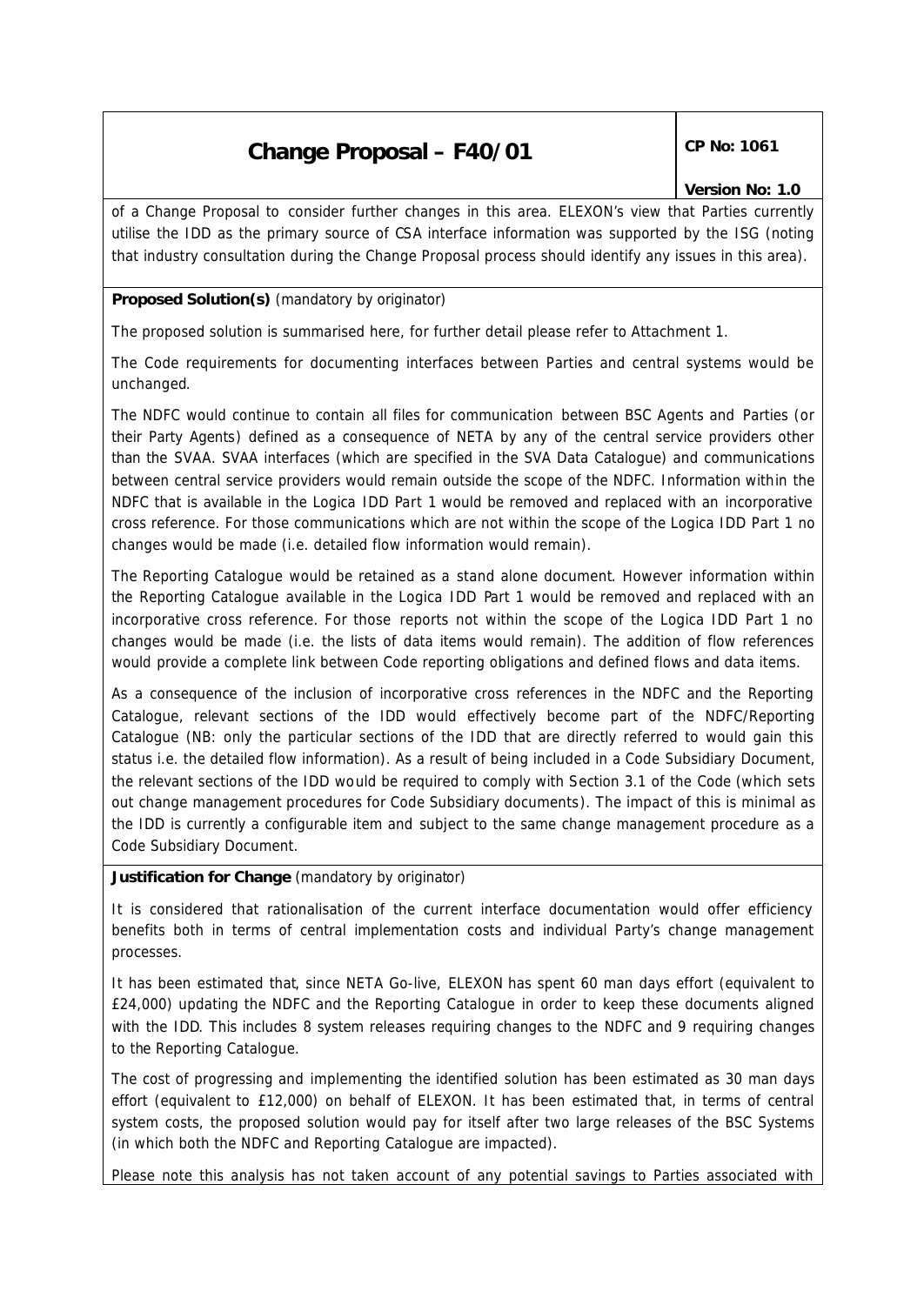rationalisation of the interface documentation.

**Configurable Items Potentially Affected by Proposed Solution(s)** *(optional by Originator)*

- Neta Data File Catalogue,
- Reporting Catalogue; and
- Logica Interface Definition and Design.

**Impact on Core Industry Documents** *(optional by originator)*

None Identified

**Related Changes and/or Projects** *(mandatory by BSCCo)*

None Identified

**Requested Implementation Date** *(mandatory by originator)*

Most cost efficient Release.

#### **Reason:**

The change is proposed in order to realise a cost benefit, this will be maximised if the change is implemented in the most cost efficient manner.

**Agreed Release/Implementation Date** *(mandatory by BSCCo)*

*Originator's Details:*

*BCA Name Tom Bowcutt*

*Organisation ELEXON*

*Email Address thomas.bowcutt@elexon.co.uk*

*Date 07/06/04*